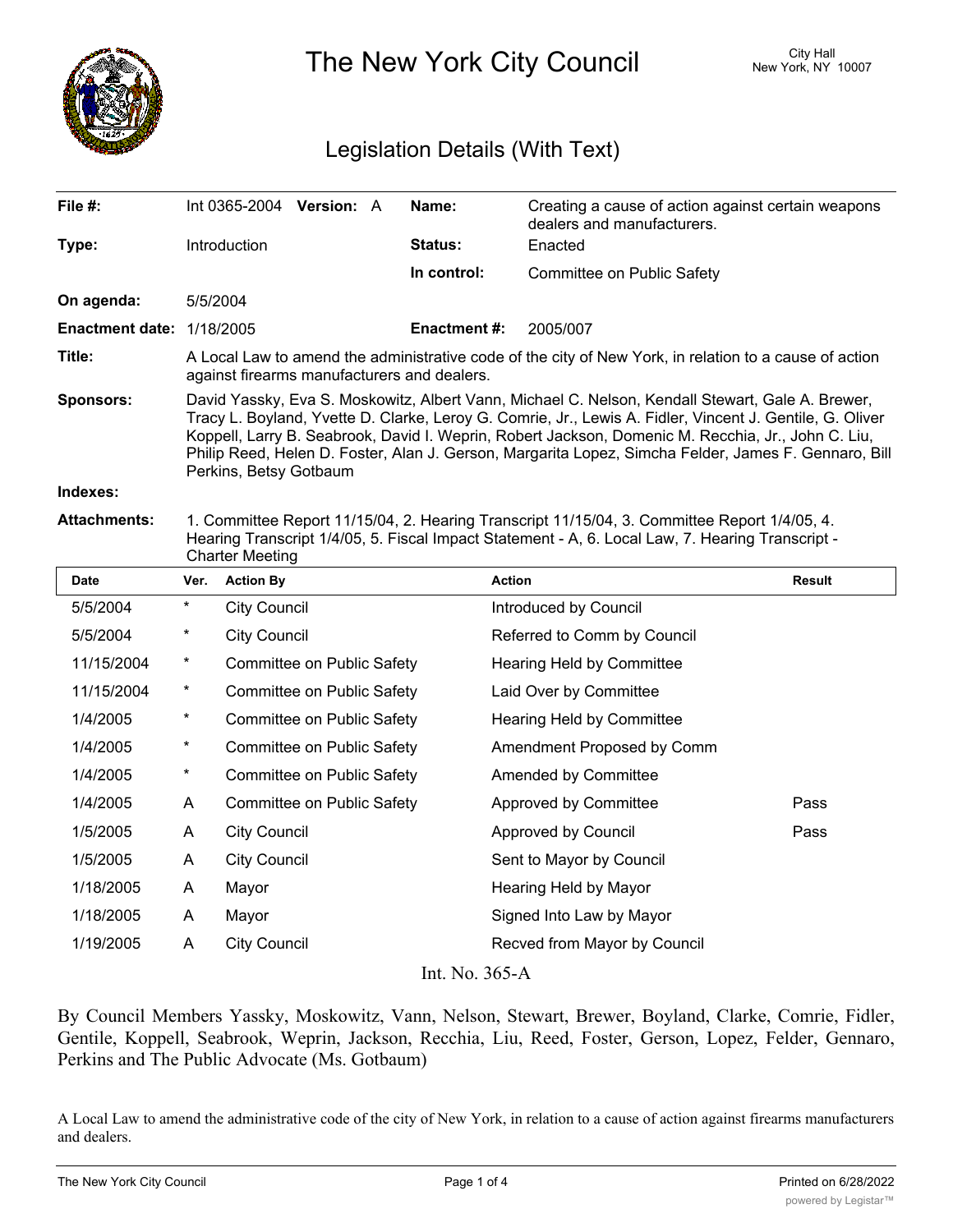### **File #:** Int 0365-2004, **Version:** A

## *Be it enacted by the Council as follows*:

 Section 1. Legislative Findings and Intent. In its most recent annual summary, the Office of Vital Statistics of the New York City Department of Health and Mental Hygiene reported a total of 493 firearm deaths in New York City in 2003. The report further shows that 397 of these deaths were the result of homicide. In addition to these deaths, a number of victims each year suffer serious injuries resulting from the discharge of firearms. Though by far the most serious concern, homicide is only one of the many classifications of crimes involving firearms. Other armed crimes, including robbery, burglary, rape and kidnapping, account for additional incidents each year.

In order to reduce gun-related crime, New York City has in the past two decades adopted a thorough background check and licensing scheme aimed at ensuring the responsible handling of firearms and the registration of all firearm owners in the City. Unfortunately, despite such efforts, the problem of gun crime persists at the alarming rate of approximately one firearm death per day. This fact is largely a result of the proliferation of illegal means of firearm procurement, such as unlicensed importation from other States with less restrictive gun laws, unregistered sales at trade shows, and so-called "straw purchases," in which authorized purchasers buy guns and provide them to unauthorized users, including minors and convicted felons.

To combat this threat against the safety of New York City effectively, measures must be taken to stem the flow of illegal firearms at its source. The Council finds that if manufacturers and dealers followed the commonsense practices specified in this section, the flow of illegally transferred firearms and resulting injuries and deaths from the use of such firearms would be reduced significantly. Manufacturers and dealers who fail to abide by practices that will stem the flow of illegally transferred firearms must be held to a standard of liability, as should manufacturers and dealers who sell their products to other manufacturers and dealers knowing that such manufacturers and dealers have not complied with these practices. The Council therefore finds that the imposition of civil liability for distribution of firearms by dealers and manufacturers in the circumstances specified in this local law is essential to the maintenance of public safety and health.

§ 2. The administrative code of the city of New York is amended by adding a new section 10-303.2 to read as follows:

# **§ 10-303.2 Civil penalty; firearms dealers and manufacturers.**

a. **Definitions.** For purposes of this section, the terms "firearm," "handgun," "dealer," "collector," and "manufacturer" shall have the meanings set forth in 18 U.S.C. §921, as such section may be amended from time to time, or any successor provision thereto. The term "transfer" shall be deemed to include any sale, assignment, pledge, lease, loan, gift or other disposition. References to "statutes, laws or regulations" shall be deemed to include federal, state and local statutes, laws, local laws, ordinances, rules and regulations.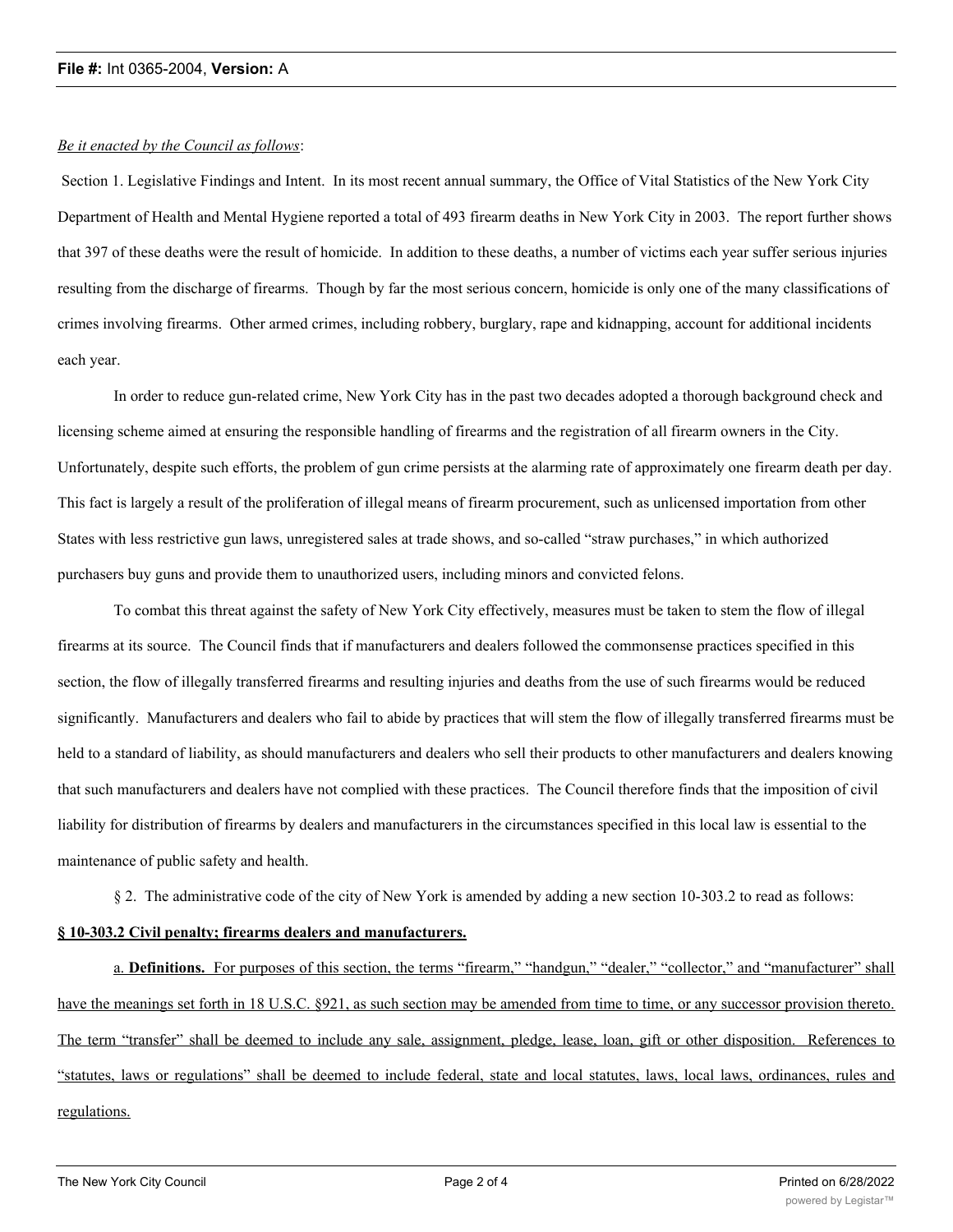### **File #:** Int 0365-2004, **Version:** A

b. **Manufacturer and Dealer Liability.** A manufacturer or dealer shall be liable for any injury or death caused by a firearm that it has transferred, if (i) such injury or death results from the use of such firearm by an individual not authorized by law to possess such firearm in the city of New York, and (ii) such manufacturer or dealer, or any other individual or entity acting subsequent to such manufacturer or dealer, unlawfully transferred such firearm at any time prior to such injury or death. Such liability also includes the possible imposition of punitive damages. Liability under this section does not extend to any manufacturer or dealer that has complied with the following standards during a period of one year immediately preceding and including the transfer of such firearm:

(1) The manufacturer or dealer executes no transfers or agreements to transfer at gun shows except for gun shows that maintain a practice of performing instant criminal background checks consistent with 18 U.S.C. § 922 (t), as such subsection may be amended from time to time and any successor provision thereto, on all transfers, whether by licensed or unlicensed sellers.

(2) Any place of business operated by the manufacturer or dealer is located at a fixed address where:

(a) a record is maintained, as may be required by any statute, law or regulation, of the make, model, caliber or gauge, and serial number of all firearms held in inventory or offered for sale; and

(b) a record is maintained, as may be required by any statute, law or regulation, of the make, model, caliber or gauge, and serial number of all firearms sold, and of any identifying information required by any such statute, law or regulation to be obtained from purchasers;

(3) The manufacturer or dealer provides access to the aforementioned records to officers, employees and agents of public agencies conducting inspections, to the full extent required by applicable statutes, laws and regulations;

(4) The manufacturer or dealer limits transfers to any individual or entity to one handgun in any given thirty-day period, provided that this paragraph shall not apply to lawful transfers to (a) public agencies in furtherance of official business; (b) law enforcement officers employed by public agencies; (c) private security firms, holding any permits or licenses required by applicable statutes, laws and regulations, for the use of their agents and employees; (d) private operators of state and local correctional facilities, for the use of their agents and employees; or (e) licensed manufacturers, licensed dealers or licensed collectors, as those terms are defined by 18 U.S.C. §921, as such section may be amended from time to time, or any successor provision thereto;

(5) The manufacturer or dealer has complied with all applicable statutes, laws and regulations governing the transfer of firearms; and

(6) The manufacturer or dealer has not transferred a firearm to any other manufacturer or dealer in circumstances in which the manufacturer or dealer transferring such firearm knew or should have known that such manufacturer or dealer had not complied with the standards set forth in this subdivision.

c. **Exceptions.** (1) No action may be commenced pursuant to this section by any person injured or killed by the discharge of